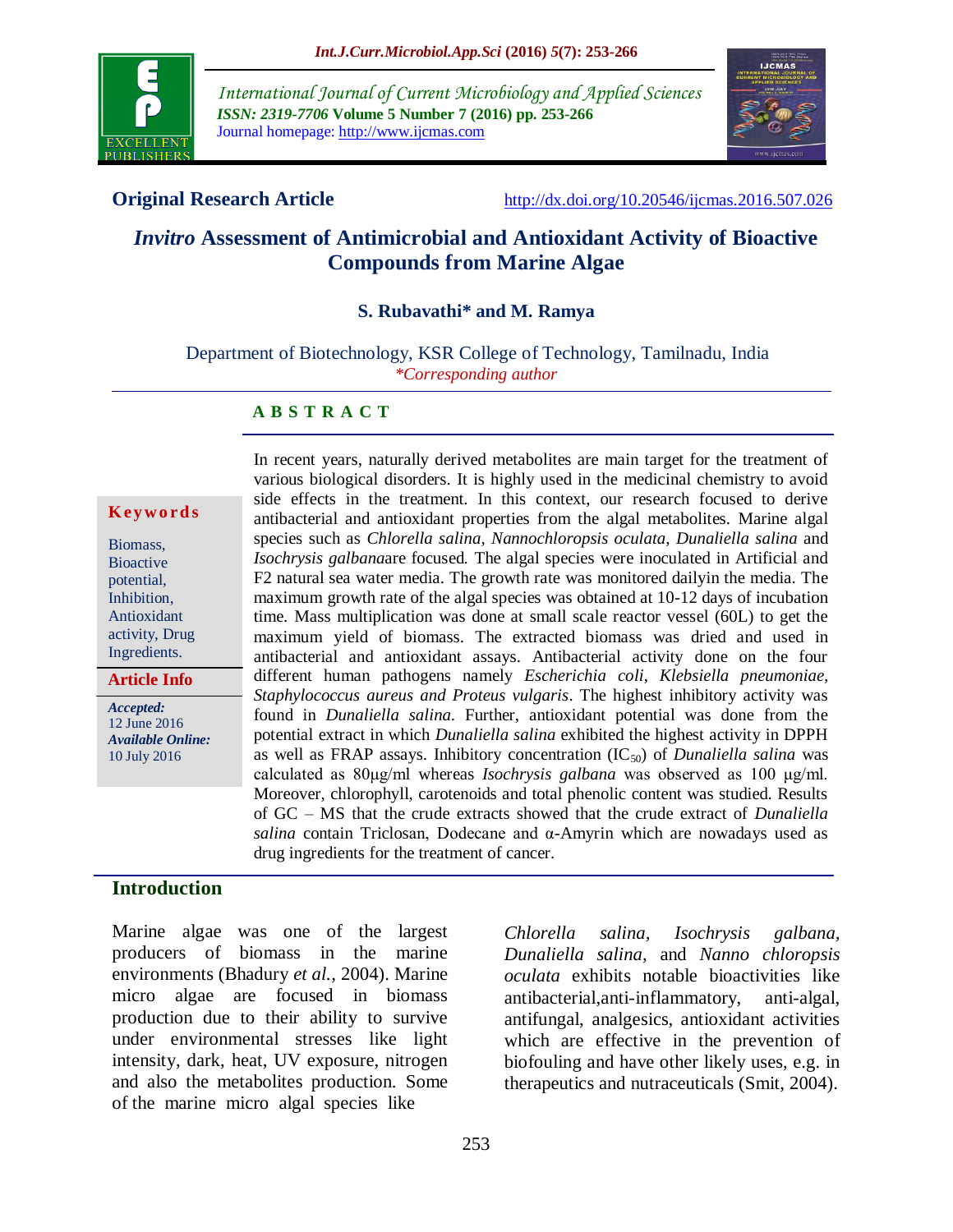Antioxidants are involved in the prevention of cellular damage as these molecules interact with free radicals and end up the reaction. It paves the way for medicinal focus on cancer, cardiovascular, aging, and many diseases because of their tissue protecting effects by neutralization of ROS. Antioxidants compounds can be derived from both natural and synthetic method. There are many synthetic antioxidants like propyl gallate, butylated hydroxytoluene are available commercially but are unsafe and toxic in nature (Madhavi, 1995). Many researchers are interested deriving antioxidant compounds from natural sources (Rankovic *et al.,* 2009).Therefore they are used in food supplements or food ingredients, feed additives, pharmaceutical and cosmetic industry. Algae are also used as fertilizers and medicines.

*Chlorella vulgaris* possesses high antioxidant capacity and thus could be a potential new source of natural antioxidants (Goiris *et al.,* 2012). It is noted that *Isochrysis galbana* has rich bioactive compounds than many other algal species (Prakash *et al.,* 2004). Several reports indicate that *Dunaliella* has anti-oxidative effects (Vanitha *et al.,* 2007). The present study was conducted to evaluate the antibacterial and antioxidant activity of the bioactive compounds from the marine algae.

# **Materials and methods**

# **Sample collection and extraction of bioactive compounds**

The marine algae for the present investigational study were obtained from the Central Marine Fisheries Institute (CMFRI), Cochin, Kerala. The algal species were screened based on the growth kinetics. (reference) Mass culturing of the algal species was performed and they were

centrifuged at 3000 rpm for 20 minutes. The biomass obtained was extracted using ethanol by ultrasonicator and the extract was air dried to be preserved for further studies.

# **Carotenoids Extraction**

The carotenoid was obtained by separation of cold acetone extract with petroleum ether solvent in a separating flask. The upper phase containing carotenoids was collected and stored at 20ºC.

### **Estimation of Chlrophyll and Carotenoid Content**

In order to estimate the chlorophyll and carotenoid content centrifugation was done at 3000 rpm for 15 minutes using 5 ml of micro algal cultures. The pellet was washed with distilled water. After removal of water by centrifugation, it was suspended in acetone and vortexed well. Acetone extract was separated from the cell debris by centrifuging it in 3000rpm for 15 minutes.

Total carotenoid and chlorophyll levels were determined by UV/visible spectroscopy in 80 % acetone by using the Lichtenthaler equation. Beta carotene was measured at 480 nm.

#### **Thin Layer Chromatography analysis of carotenoids**

The qualitative amount of carotenoids in the algal sample was carried out by using Thin Layer Chromatography with mobile phase of methanol and toluene in a ratio  $(5:95)$ . R<sub>f</sub> values were calculated. By comparing the standard  $R_f$  values for the chosen mobile phase, the carotenoid sample are identified.

 $R_f$  = Distance travelled by the substance/Distance travelled by the solvent.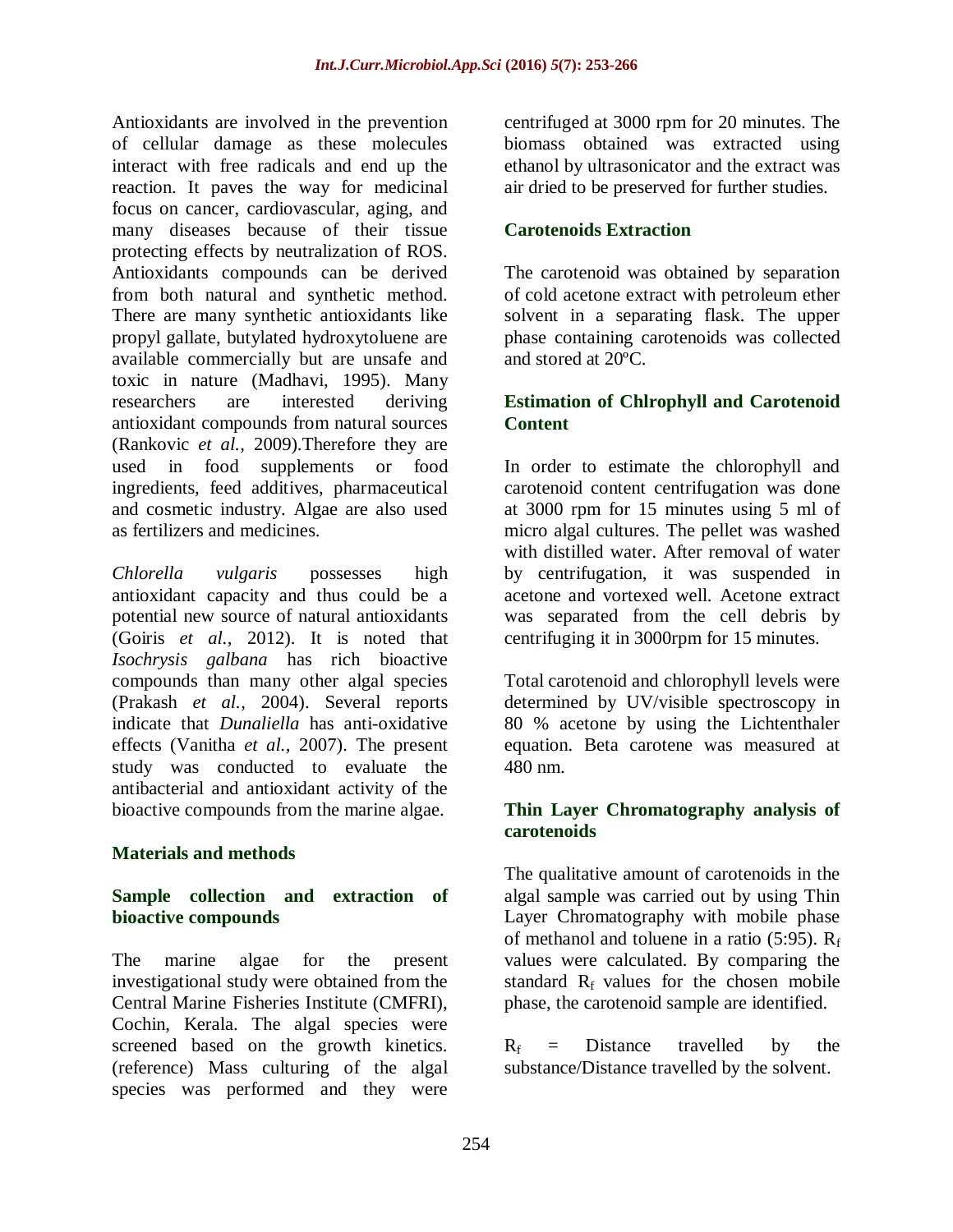# **Protein Estimation for Algae**

In order to estimate the protein content, 50ml of sample was centrifuge at 3000rpm for 1-2min. Then the cells are washed with distilled water and spin again at 3000rpm for 2min.The chlorophyll was extracted by centrifugation and discard it. The pellet was suspended in small amount of water for protein estimation using Lowry *et al*., 1951. Optical density was measured at 660nm using UV-Visible spectrometer (Hitachi U-2900).

# **Effect of Light Intensity on Total Carotene Production**

Light intensity plays important role in controlling the carotene accumulation in algal cells. The effect of light intensity on growth and pigment content of the *Dunaliella salina* are increased compared to other marine algae. The chlorophyll content per cell decreased and β-carotene content per cell are increased on the high light intensity.

# **Total phenolics Determination**

Different concentrations of 50, 100, 150, 250, 500 mg/l of gallic acid (20 µl of gallic acid solution at every concentration made, 1.58 ml water, 100 µl of folin reagent and 300 µl sodium carbonate, 2 ml in total) was used as standard to determine the phenolic concentration of the samples. Then the tubes were mixed and allowed to stand for 1 hour in the dark at room temperature. The absorbance was measured at 765 nm using spectrophotometer.

# **Determination of Antibacterial Activity**

The antibacterial activity was tested against four species of bacteria namely *Escherichia coli, Proteus vulgaris, Klebsiella pneumoniae and Bacillus subtilis.* Kirby Bauer well diffusion method was administered to test the antibacterial activity and the more effective algal species was selected to test the efficiency against the methicillin-resistant *Staphylococcus auerus*.

# **Determination of Antioxidant Activity**

FRAP assay was done according to (Thaipong *et al.,* 2006). 0.2 M phosphate buffer of pH 6.6, 1% potassium ferrocyanide, 10% of trichloroacetic acid and 0.1% ferric chloride was used to carry out the FRAP assay. L-Ascorbic acid was used as the standard.

DPPH (2,2-diphenyl-2-picrylhydrazyl) assay was performed as per (Vadlapudi *et al*., 2012). The extracts prepared at different concentrations were added to the 8ml of 0.004% (w/v) stock solution of DPPH in ethanol (95%). The scavenging activity of--- - on the DPPH radical was determined by measuring the absorbance at 517nm in spectrophotometer. The DPPH radical scavenging activity was calculated using the following equation:

(Absorbance of control-Absorbance of sample/Absorbance of control)\*100

# **Results and Discussion**

# **Culturing and screening of algae for bioactive compunds**

A total of four isolates such as *Chlorella salina, Nannochloro psisocualata, Dunaliella salina and Isochrysis galbana* were cultured in laboratory condition at 18ºC with a light intensity of 0.05 cal/cm2 min and tested under microscope.

The unialgal cultures were confirmed by microscopic observation at 100X and the results were presented in figure 4.2. The results showed that the structure of four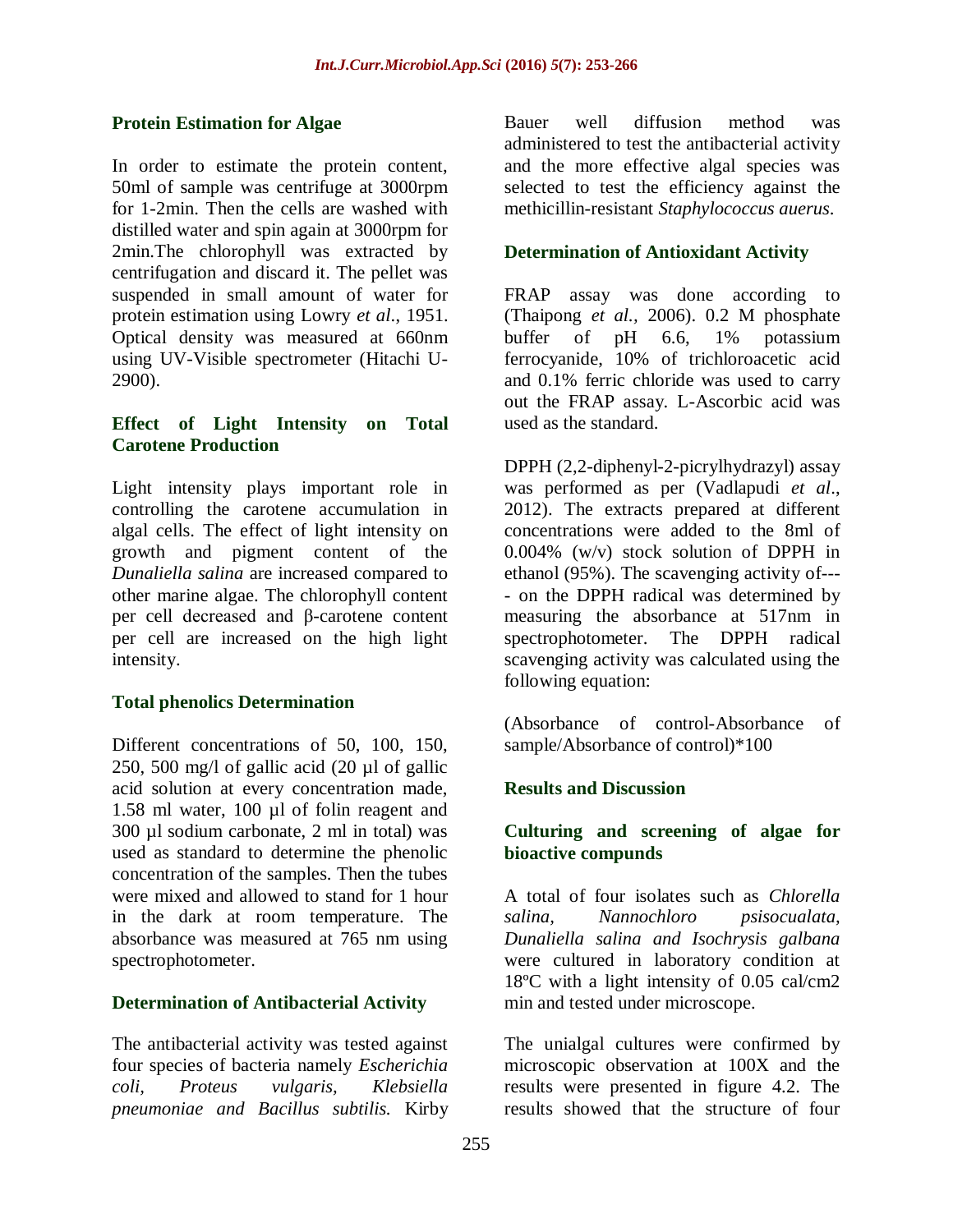isolates were very unique in nature. Also *Chlorella salina* and *Nannochloropsis oculata* were green algae; *Dunaliella salina* was a halophilic green algae and *Isochrysis galbana* was observed to be Brown algae.

The growth curve of the four algal species, *Chlorella salina, Nannochloropsis oculata, Dunaliella salina* and *Isochrysis galbana* were studied based on the log phase of the samples. *Nannochloropsis oculata* was ruled out because of their fastest rate of attainment of log phase.The growth pattern was studied at specific optical densities for each algae.

In *Isochrysisg albana* the optical density was read at 540nm (Drora *et al.,* 1985). The results revealed that *I.galbana* reached the log phase by 11 to 12 days. The wavelengths for studying the growth of rest of the marine algae were done based on various literatures (Sanjoy *et al.,* 2011, Huang *et al.,* 2011)

### **Extraction of Marine Algae**

Mass culturing of the algal species were done and they were centrifuged at 3000rpm for 20 minutes. The pellet obtained was extracted using ethanol by ultrasonicator and the extract was air dried and preserved for further studies. The extraction using sonicator was found to be better as it is a time consuming process when compared with Soxhlet extraction as per Ankit *et al.,* 2010.

#### **Estimation of Chlorophyll and Carotenoid Content**

The total carotene content was high in *Dunaliella salina* (2.32 µg/ml) compared to other algal species.Next to *Dunaliella salina*, *Isochrysisg albana* showed high amount of carotene content but both chlorophyll a and b content was found to be high in *Isochrysis galbana.*

#### **Protein Estimation (Lowry** *et al***)**

Protein content of algal species were much useful to study the stress level of the respective algae with respect to the environmental conditions. In this 2 species *Isochrysis galbana* and *Dunaliella salina* were compared and result says that the species 2 has the highest amount of protein expression compared to species 1 which indicates that the stress level of species 2 is higher than the species 1.

# **Total Phenolic Determination**

The amount of total phenolics varied. The obtained results do not show a similarity at all the samples. The ethanolic extracts contains more amount of the phenols compared to other algal species. The *Isochrysis galbana* contains more amount of the phenols in all the solvent extracts and the *Nannochlropsis oculata* contains low amount of the phenols compared to other species.

Light intensity plays important role in controlling the carotene accumulation in algal cells. The effect of light intensity on growth and pigment content of the *Dunaliella salina* are increased compared to other marine algae. The chlorophyll content per cell are decreased and β-carotene content per cell are increased on the high light intensity.

# **Antibacterial Screening**

The antibacterial activity was studied using two Gram positive and Gram negative bacteria. *Chlorella salina* showed good zone of inhibition against *Escherichia coli* and *Klebsiella pneumoniae* than against Gram positive. *Dunaliella salina* exhibited activity against both Gram positive as well as Gram negative bacteria. *Staphylococcus aureus*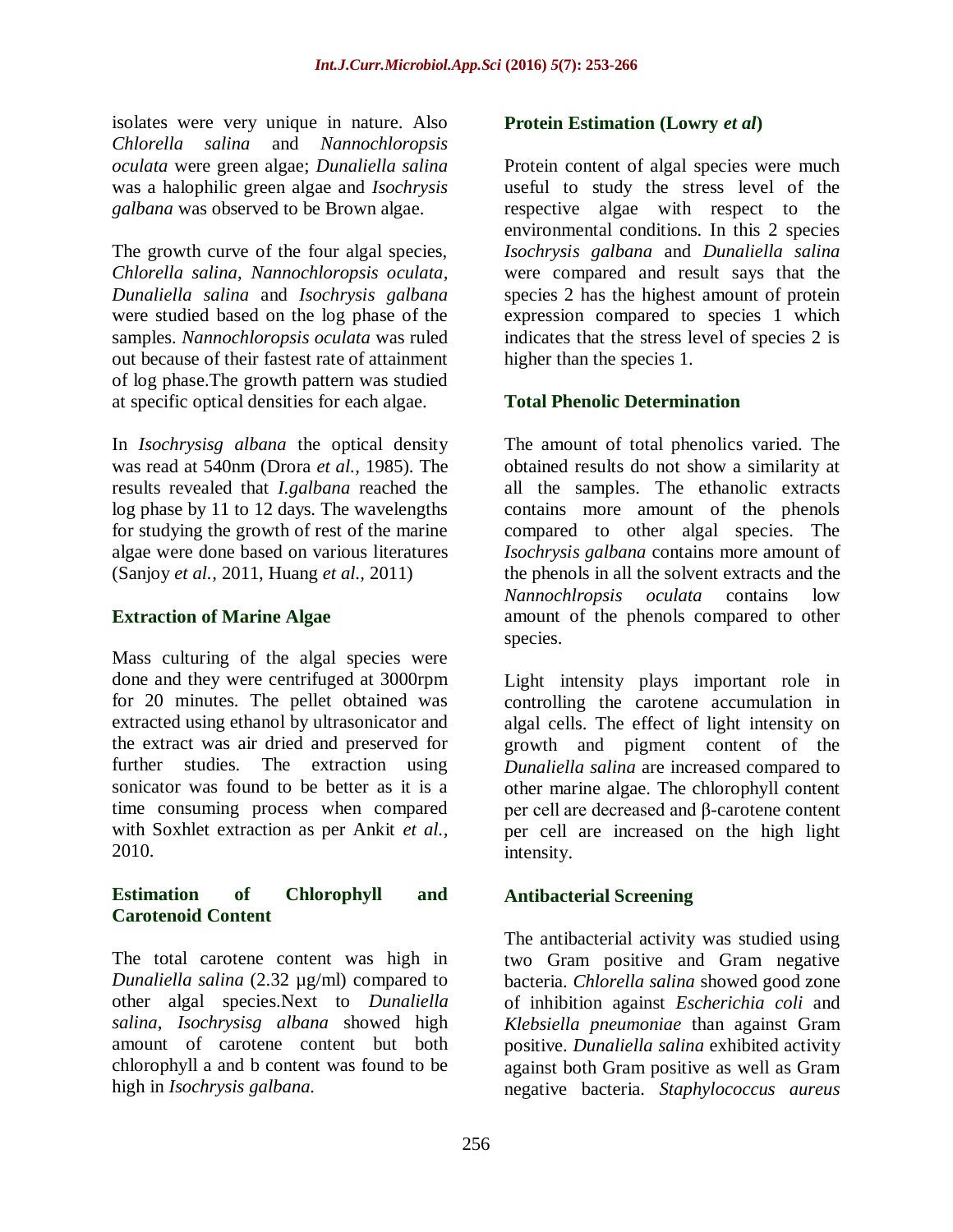and *Proteus vulgaris* was inihibited to a larger extend by *Isochrysis galbana*. A zone of about 12mm and 14mm was shown by the above two microbes respectively. The positive controls used were Gentamicin, Ampicillin and Trimethoprim and negative control as ethanol used for extraction. It was reported that *Chlorella salina* and *Isochrysis galbana* have a considerable antibacterial activity than *Dunaliella salina* in a study conducted by Srinivasakumar *et al.,* (2009). In contrast to this it was observed that *Dunaliella salina* exhibited better results than the other two species. The study also revealed that ethanol extract shows good activity against both Gram negative as well as Gram positive bacteria.

# **Activity of** *Dunaliella Salina* **Against Methicillin-Resistant** *Staphylococcus Aureus*

The three species of marine algae showed good antibacterial activity against two Gram negative as well as two Gram positive bacteria. Of this *Dunaliella salina* exhibited more inhibition to the growth of Staphylococcus aureus. Thus it was tested against three strains (NP-267, NP-295, NP-377) of Methicillin-Resistant *Staphylococcus aureus* (MRSA). Gentamicin was used as the positive control and the solvent used for extraction was taken as the negative control.

Zone of inhibition was observed between 15mm and 19mm for the ethanolic extract of *Dunaliella salina.* Among these three strains NP-267 was inhibited the maximum. It was reported in one of the study carried out by Ohta *et al*., in 1994 that *Dunaliella primolecta,* another species of *Dunaliella salina* showed the presence of anti-Methicillin Resistant *Staphylococcus aureus*  substance under optimum culture conditions. Thus the results obtained using the ethanolic

extract of *Dunaliella salina* against MRSA go in line with the finding of Ohta *et al*.

Analysis of Variance was done for the antibacterial activity of *Dunaliella salina*  against three strains of MRSA. No significant difference was observed during the experiment using the triplicates. Thus it was obtained that *Dunaliella salina* was a good inhibitor to these three strains of MRSA.

# **Antioxidant Activity of** *Dunaliella Salina* **and** *Isochrysis galbana*

Antioxidant activity was determined for the two species of marine algae namely *Dunaliella salina* and *Isochrysis galbana* based on their activity in the above experiments. The antioxidant property was measured using two assays. The Ferric Reducing Antioxidant Power (FRAP) assay as well as DPPH(2,2-diphenyl-2 picrylhydrazyl) assay was carried out with the ethanolic extracts of two species of which *Dunaliella salina* showed good antioxidant property.

# **Ferric Reducing Antioxidant Power (Frap) Assay**

Antioxidant property of *Dunaliella salina* and *Isochrysis galbana* was done using Ferric Reducing Antioxidant Power (FRAP) assay. This is based on the reducing power of ferric to ferrous form (which has an intense blue color). The reaction was monitored by measuring the absorbance at 700nm. The reaction is non-specific, in that any half reaction that has redox potential lower that reduce ferric ferrous half reaction, will drive the ferrous (Fe III to Fe II) ion formation. The change in absorbance was directly related to the total reducing power of the electron donating antioxidants present in the reaction mixture. The standard used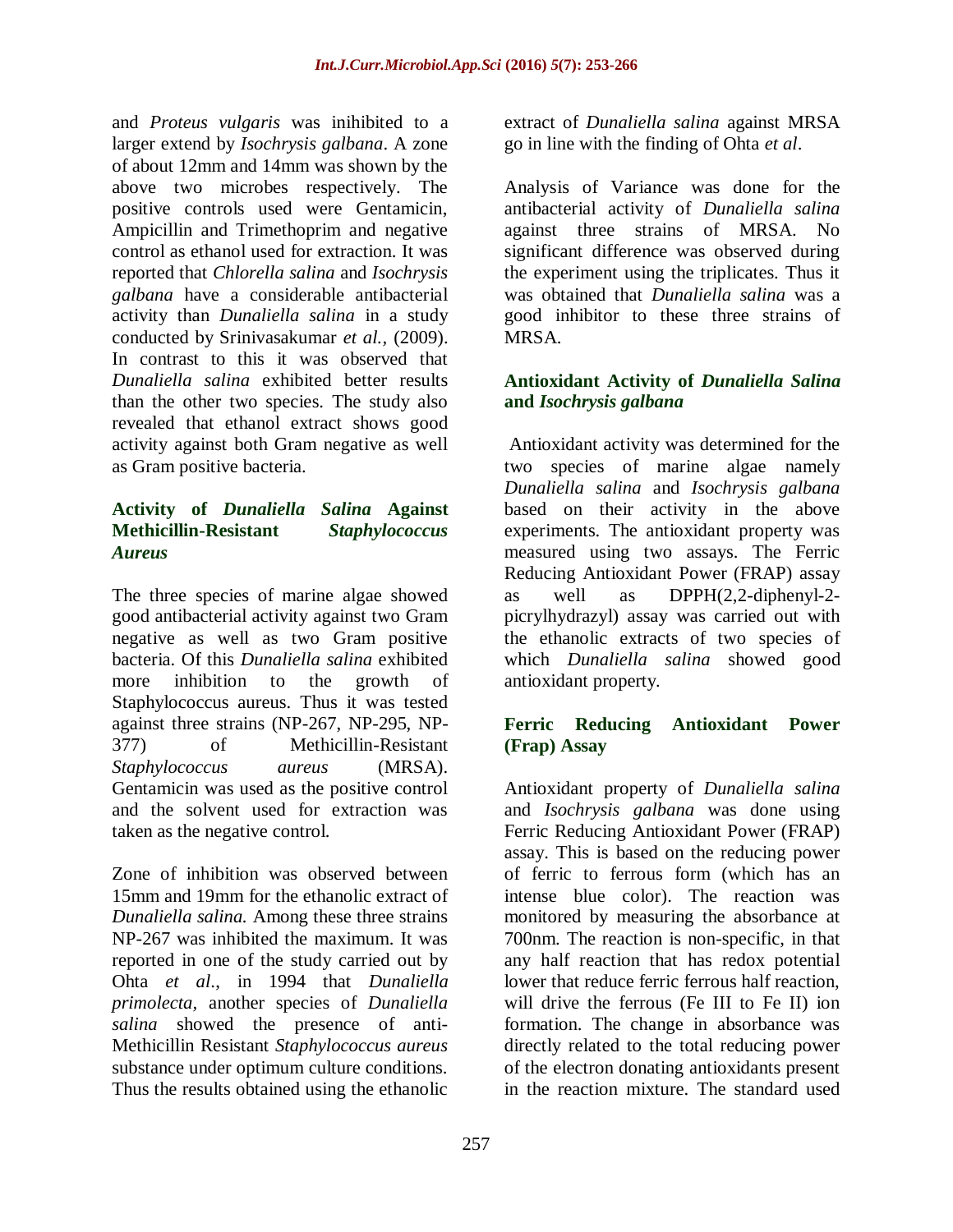for the FRAP assay was L-Ascorbic acid. With reference to L-Ascorbic acid, *Dunaliella salina* showed more reducing power than *Isochrysis galbana*. The standard error bar was also plotted in the graph.

Many literatures revealed the antioxidant nature of *Dunaliella salina* due to the presence of carotenoid pigment which is absent in *Isochrysis galbana*. The study carried out by Herrero *et al.,* in 2006 observed that *Dunaliella salina* is an excellent source of antioxidants. The literatures showed that extraction process using ethanol possessed more efficient for the isolation of antioxidants. Results pointed out that the extracts contained, several different minor carotenoids besides βcarotene and isomers that seemed to make a contribution to the antioxidant activity of the extracts.

# **DPPH (2,2-Diphenyl-2-picrylhydrazyl) assay**

The antioxidant activity of *Isochrysis galbana* and *Dunaliella salina* were assessed on the basis of the free radical scavenging effect of the stable free radical DPPH as per the method of Kumar *et al.,* 2008. The DPPH method permitted to calculate the electron or hydrogen atomdonating properties of antioxidants and the rate of reaction towards the free radicals. The spectrophotometric technique uses the 2,2-diphenyl-2- picrylhydrazyl free radical (DPPH), which shows a characteristic spectrum with a maximum absorbance close to 517nm in methanol. The addition of an antioxidant compound resulted in a decrease of absorbance proportional to the

concentration and antioxidant activity of the compound. The discolouration of purple colour of the DPPH was observed after the incubation. Both extracts of the algal species showed an absorbance range within the L-Ascorbic acid which served as the standard. Of the two test samples the ethanolic extract of *Dunaliella salina* showed higher antioxidant activity when compared with *Isochrysis galbana*. DPPH assay is a widely used method to determine the antioxidant property of marine species (Vadlapudi, 2012).

# **Gas Chromatography – Mass Spectrometry Analysis**

The GC-MS analysis showed various peaks representing the compounds present in the ethanolic extract of the algal species *Dunaliella salina.* From the graph it was clear that about eight compounds were identified at 5th, 8th, 12th, 16th, 23rd, 28th, 35th and 40th minutes. Of these one of the highest peak was at 15.97 which corresponds the compound diphenly ether. The derivatives of diphenyl ether shows good antibacterial as well as good anticancer activity. Triclosan, the diphenyl ether derivative is added in the drugs prescribed for patients suffering from a Methicillin-Resistant Staphylococcus aureus (MRSA) infection as per Roger *et al*., 2007. Other peaks corresponding to α-amyrin, dodecane, tetradecane etc. also shows notable anticancer property. Dodecane is one of the other compounds present in the ethanolic extract of *Dunaliella salina* is a potent anti proliferative agent which can be used in the treatment of cancer (Filosa *et al*., 2006).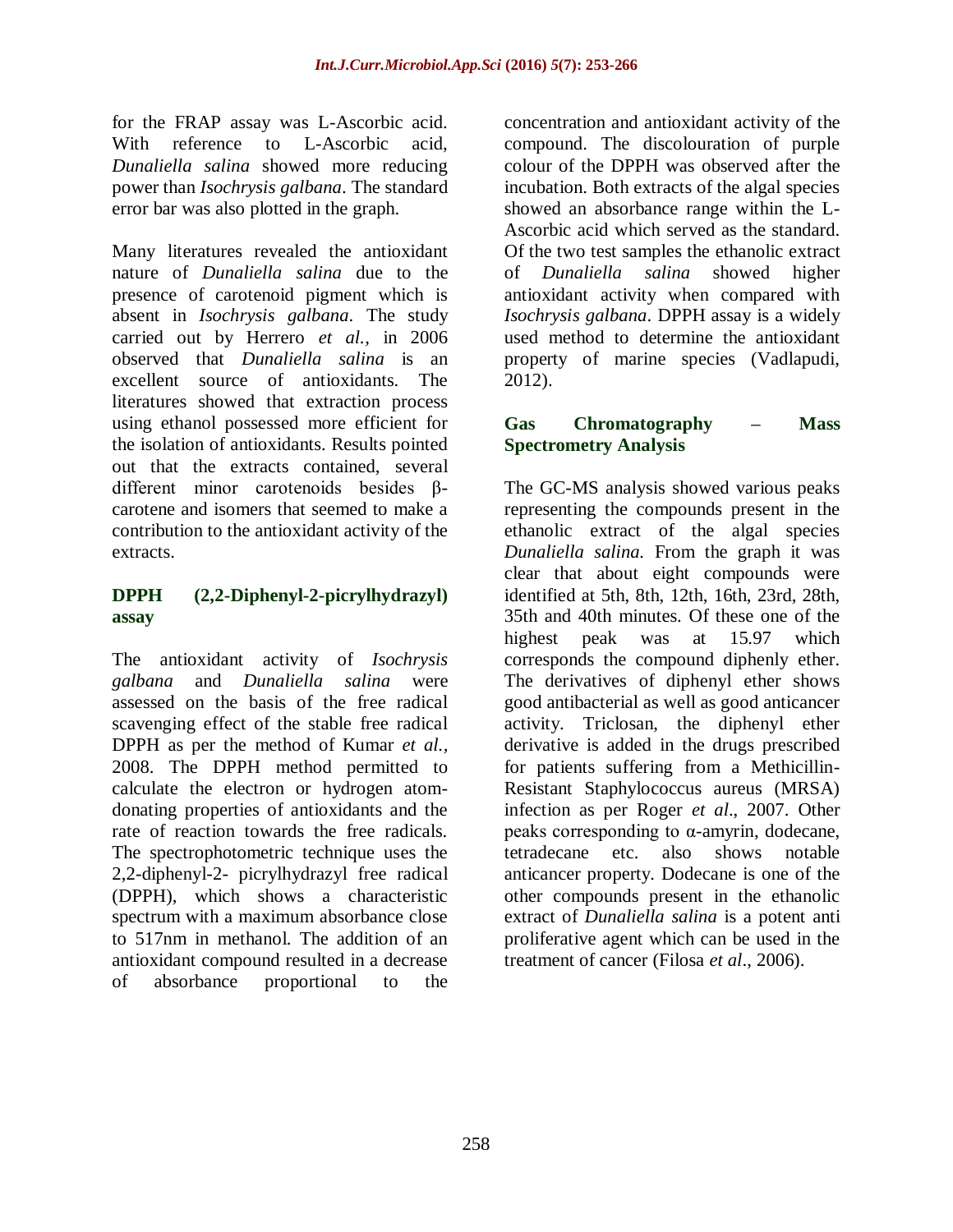|                          | Zone of inhibition for ethanolic extract of |                  |                  |                  |  |
|--------------------------|---------------------------------------------|------------------|------------------|------------------|--|
| <b>Bacterial</b> strains | control                                     | Chlorella        | Isochrysis       | Dunaliella       |  |
|                          |                                             | salina           | galbana          | salina           |  |
| Escherichia coli         | 18                                          | $10.27 \pm 0.28$ | $10.03 \pm 0.08$ | $11.33 \pm 0.52$ |  |
| Klebsiella pneumonia     | 17                                          | $12.07 \pm 0.38$ | $11.23 \pm 0.08$ | $12.37 \pm 0.41$ |  |
| Staphlycoccus aureus     | 18                                          | $7.90 \pm 0.45$  | $8.1 \pm 0.11$   | $8.73 \pm 0.12$  |  |
| Proteus vulgaris         | 15                                          |                  | $2.23 \pm 0.14$  | $6.17 \pm 0.12$  |  |

**Table.1** Activity of *Dunaliella salina* against methicillin-resistant *Staphylococcus aureus*

# **Table.2** Antibacterial activity of ethanolic extracts of *Dunaliella salina*

| <b>Bacterial strains</b> | Extract(mm)    |                |         | <b>Mean</b> + SEM | <b>Positive</b> |
|--------------------------|----------------|----------------|---------|-------------------|-----------------|
|                          | <b>Trail 1</b> | <b>Trail 2</b> | Trail 3 |                   | control(mm)     |
| NP-267                   | 19             | 19.2           | 19.1    | $19.1 \pm 0.8174$ | 20              |
| $NP-295$                 | 18             | 18.1           | 18.2    | $18.1 \pm 0.8174$ | 22              |
| NP-377                   | 17             | 17.2           | 17.1    | $17.1 \pm 0.8174$ | 22              |



**Figure.1** Four species of algal culture **Figure.2** Microscopic images of algae

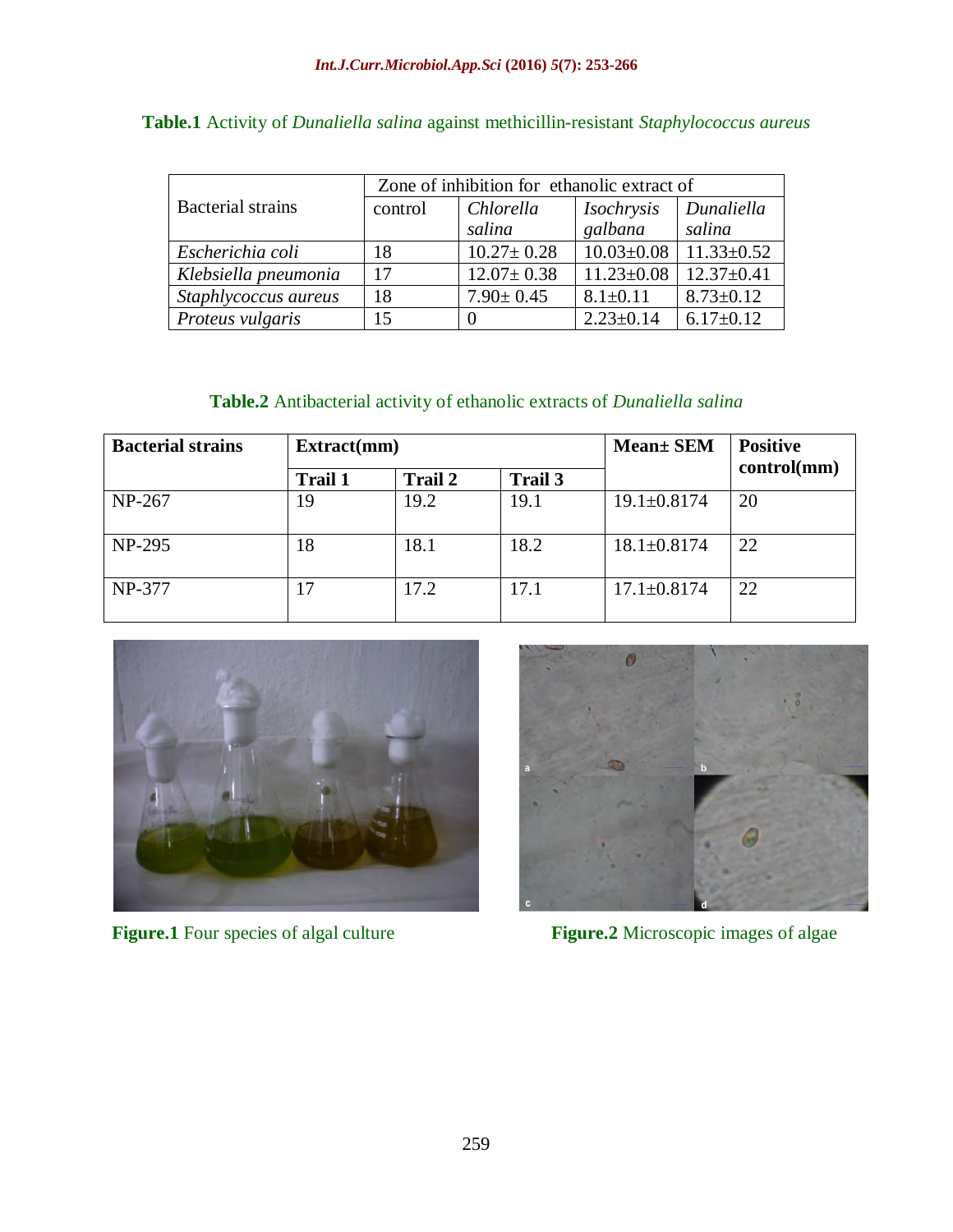

**Figure.3** Growth Kinetics Of Various Algal Species.



**Figure.4** Four species of dried algal extracts

a. *Nannochloropsis oculata;* b.*Chlorella salina;* c. *Dunaliella salina;* d.*Isochrysis galbana*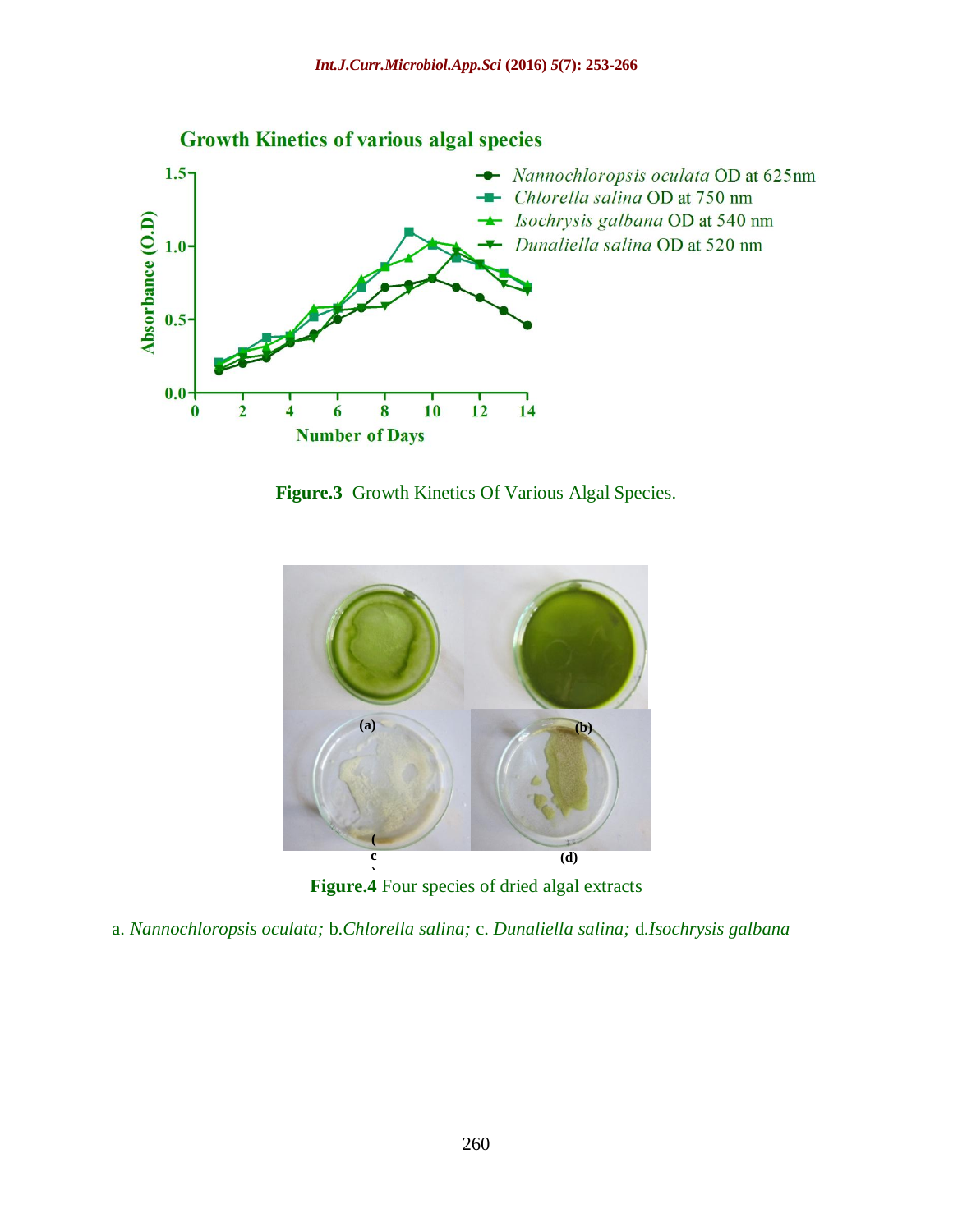





**Figure.6** Comparison of Total phenolic compounds in different solvents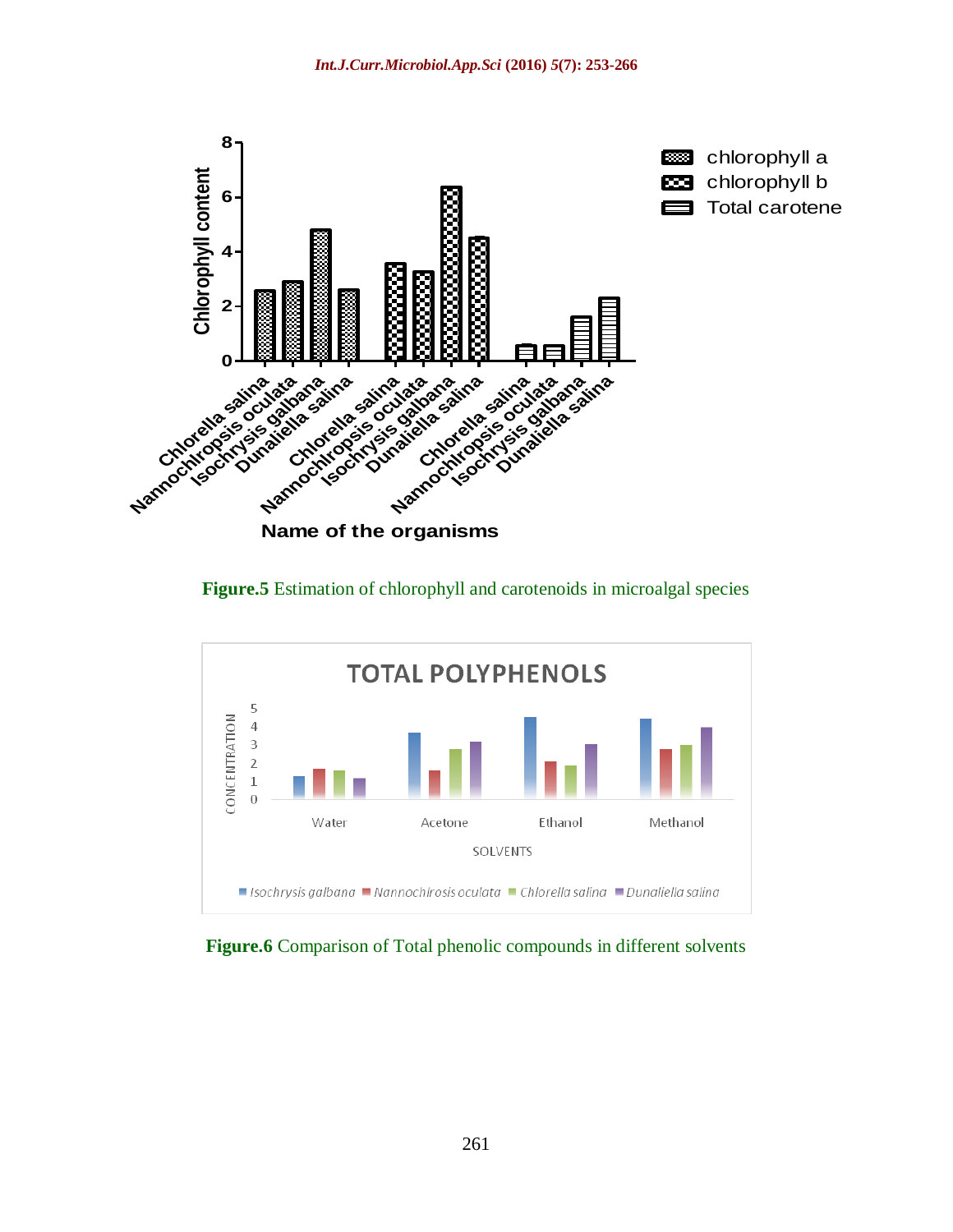

**Figure.7** Effect of light intensity on carotene production



# **Figure.8** Effect of various solvents on the carotene production

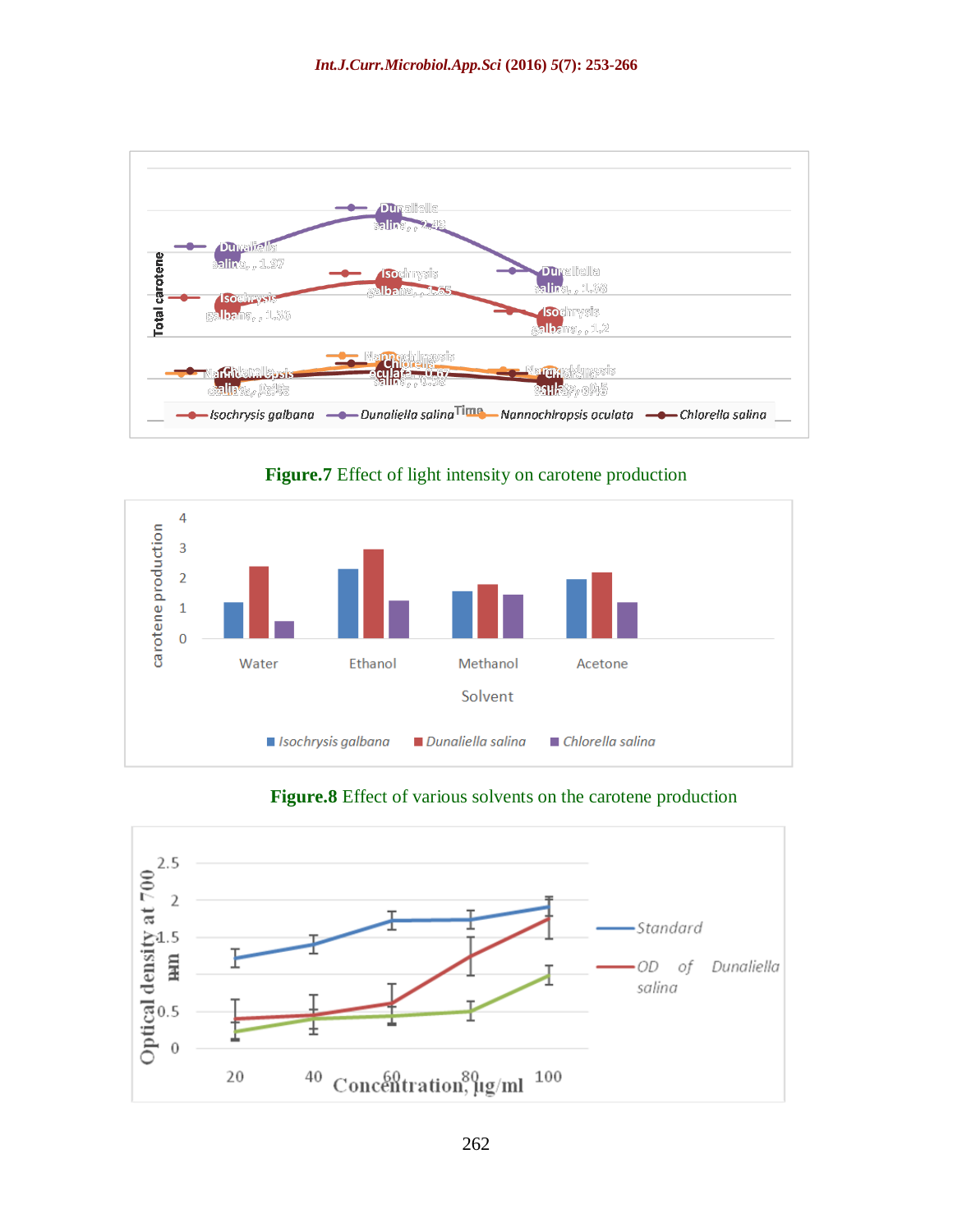

**Figure.9** Antioxidant property using FRAP assay





**Figure.4.8 Gas Chromatography – Mass Spectrometry analysis**

In conclusion, marine microalgae serve as a rich source of the bioactive compounds which can be used in the pharmaceutical field in the place of synthetic drug compounds. *Chlorella salina, Isochrysis*

*galbana* and *Dunaliella salina* were extracted with ethanol using Ultrasonication. Based on the results of tests, it can be stated that the microalgal extracts have relatively strong antimicrobial and antioxidant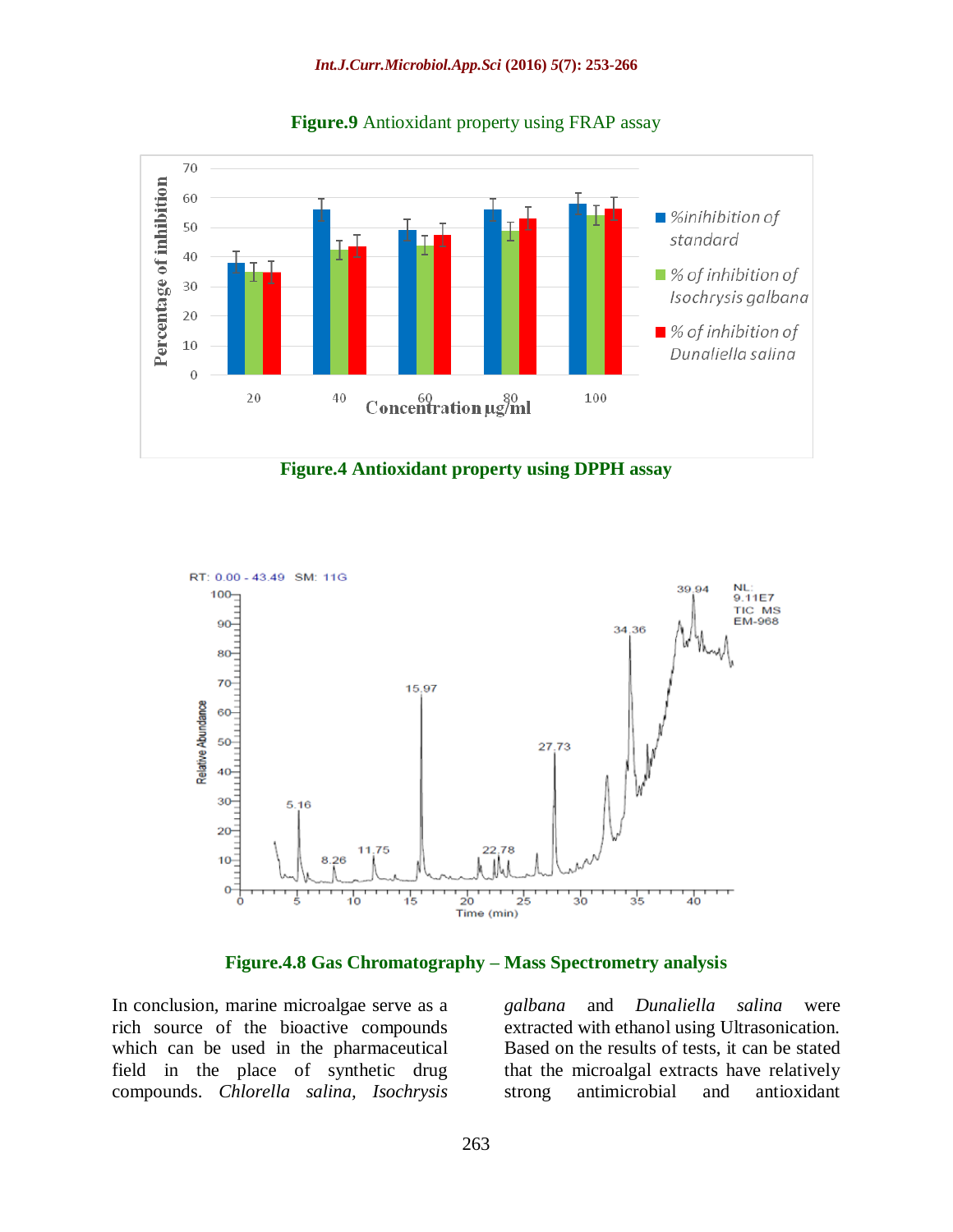properties which requires furthermore studies to determine the antibacterial and antioxidant agent for therapy of various diseases. *Dunaliella salina* exhibited a remarkable activity against *Staphylococcus aureus*and it was taken to test against the Methicillin-Resistant *Staphylococcus aureus*. Quantitaive analysis for all the above tests were done using the Analysis of Variance (ANOVA).Gas Chromatography-Mass Spectrometry (GC-MS) analysis was done for *Dunaliella salina* which showed better activity in all the tests which showed the presence of volatile compounds. Triclosan is a compound which can be used to inhibit the growth of MRSA culture in the wounds. Further investigation is needed to identify the bioactive compounds in the extracts and isolate and purification of the compounds. Thus *Dunaliellasalina* is a good source of biologically active compounds and could be used as a substitute for the synthetic drug in future.

# **References**

- Guedes, A.C., H.M. Amaro, F.X. Malcata. 2011. *Mar. Drugs,* 9: 625-644.
- Al-Wathnani, H., Ara, I. and Tahmaz, R.R. 2012 Bioactivity of natural compounds isolated from cyanobacteria and green algae against human pathogenic bacteria and yeast, *J. Medi. Plants Res.,* 6(18): 3425- 3433.
- Andricha, G., Nestib, F. And Zinnaia, A. 2005 Supercritical fluid extraction of bioactive lipids from the microalga *Nannochloropsis* spp., *Eur. J. Lipid Sci. Technol*., 1(07): 381–386.
- Ankit, G., Madhu, N. and Vijay, K. 2010 Modern extraction methods for the preparations of bioactive plant extracts, *Int. J. Appl. Natural Sci. (IJANS)*, 1(1): 8-26.
- Bhadury, P. and Wright, P.C. 2004

Exploitation of marine algae: biogenic compounds for potential antifouling applications. *Planta*, 2(19): 61-578.

- Chien, C., Kuod, Y. and Yange, F. 2010 Chemical Composition and Bioactivities of Marine Alga *Isochrysisgalbana* CCMP 1324 the from Taiwan, *Natural Product Communications*,  $5(1)$ :  $1-4$ .
- Chou, P., Huang, G. and Cheng, H. 2010 Analgesic and Anti-inflammatory activities of an ethanol extract of *Dunaliella salina* (chlorophyceae), *J. Food Biochem.,* 10: 1745-4514.
- Doan, T.Y. and Obbard, J.P. 2012 Enhanced intracellular lipid in *Nannochloropsis* sp. via random mutagenesis and flow cytometric cell sorting, *Elsevier Algal Res.,* 1(1): 17-21.
- Drora, K., Zvi, C. And Abeliovich, A. 1985 Optimal Growth Conditions for *lsochrysisgalbana*", *Biomass*, 9: 37- 48.
- El-Baz, F.K. and Aboul-Enein, M. 2002 Anticarcinogenic Activity of Algal Extracts , *J. Med. Sci.,* 2 : 243-251.
- Filose, R. and Loddo, R. 2006. N, N (4,5 dihydro-1h-imidazol-2-yl)3-aza-1,10 decane-diamine and N, N(4,5-dihydro-1H-imidazol-2-yl)3-aza-1, 10 dodecane-diamine antagonize cell proliferation as selective ligands towards topoisomerase II, *J. Pharm. Pharmacol*., 58(10): 1415-1420.
- Geetha, V. and Venkatachalam, A. 2011 Isolation and Characterization of New Antioxidant and Antibacterial Compounds from Algicolous Marine Fungus *CurvulariaTuberculata*, *Int. Conference on Biosci. Biochem. Bioinformatics*, 5.
- Gomez, P.I., A. Barriga, A.S. Cifuentes & M.A. Gonzalez. 2003. Effect of salinity on the quantity and quality of carotenoids accumulated by *Dunaliella salina* (strain CONC-007)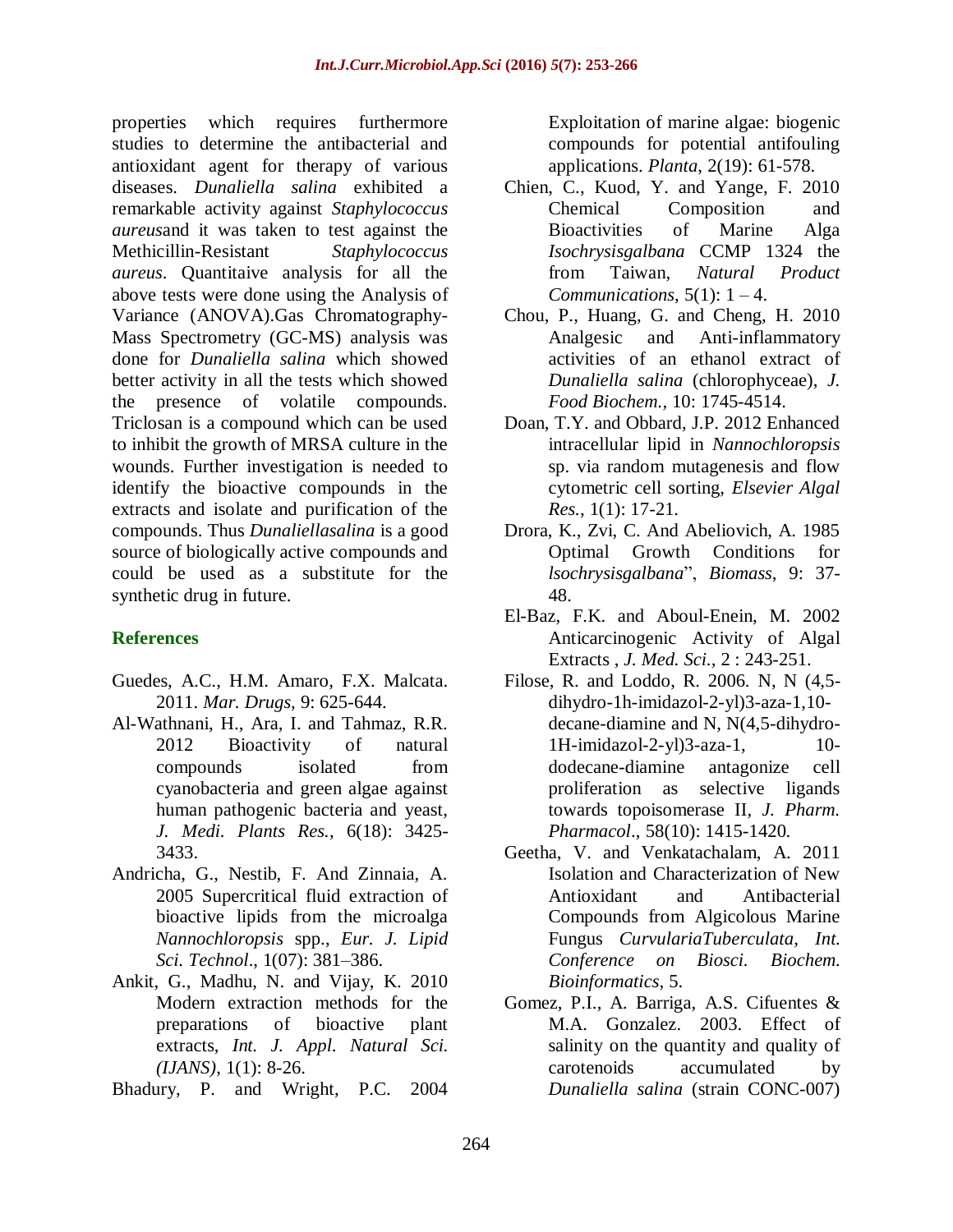and *Dunaliella bardawil* (strain ATCC-30861) Chlorophyta, *J. Biol. Res*., 36: 185-192.

- Gomez, P.I., M.A. Gonzalez. 2005. The effect of temperature and irradiance on the growth and carotenogenic capacity of seven strains of *Dunaliella salina*  (Chlorophyta) cultivated under laboratory conditions. *J. Biol. Res.,* 38: 151-162.
- Goiris, K., Muylaert, K. and Fraeye, I. 2012 Antioxidant potential of microalgae in relation to their phenolic and carotenoid content. *J. Appl. Phycol.*, 1: 10.
- Herrero, M. and Jaime, L. 2006 Optimization of the Extraction of Antioxidants from *Dunaliella Salina* Microalga by Pressurized Liquids, *J. Agric. Food Chem.*, 54: 5597-5603.
- Horincar, V., Parfene, G. and Bahrim, G. 2011 Evaluation of bioactive compounds in extracts obtained from three romanian marine algae species", *AC Romanian Biotechnol. Lett.,* 16(6).
- Hsu, H. and Jeyashoke, N. 2009 Immunostimulatory Bioactivity of Algal Polysaccharides from Chlorella pyrenoidosa Activates Macrophages via 3 Toll-Like Receptor 4", *J. Agric. Food Chem.*, 10.
- Huang, W. and Dong, B. 2011 Growth effects on mixed culture of *Dunaliella salina* and *Pheaodactylum tricornutum* under different inoculation densitiesand nitrogen concentrations", *African J. Biotechnol.,*10(61): 13164- 13174.
- Kim, K. and Cha, S. 2012 Neuroprotective Effects of *Nannochloropsis oculata*  Against AAPH-induced Oxidative DNA Damage in HT22 Cells, *Int. J. Pharmacol.,* 8: 527-534.
- Kumar, S., Kumar, D. and Saroha, K. 2008 Antioxidant and free radical scavenging potential of *Citrullus*

*colocynthis* (L.) Schrad methanolic fruit extract, *Acta. Pharm*., 58: 215- 220.

- Lazarus, S. and Bhimba, V. 2008 Antibacterial activity of marine microalgae against multidrug resistant human pathogens, *Int. J. Applied Bioengi.,* 2(1): 16-22.
- Luis, J., Gómez, V. and Irma, E. 2010 Antibacterial and anticancer activity of seaweeds and bacteria associated with their surface, *Revista de Biología Marina Oceanografía*, 45(2): 267-275.
- Pise, N., Jena, K. and Maharana, D. 2010 Free radical scavenging potential, reducing power, phenolic and biochemical constituents of Porphyra species from India, *J. Algal Biomass Utln*., 1(3): 29 – 42.
- Rainer, B.V. 2005. Screening of microalgal culture media for the presence of algicidal compounds and isolation and identification of two bioactive metabolites, excreted by the cyanobacteria *Nostocinsulare* and *Nodularia harveyana*, *J. Appl. Phycol.,* 17: 339–347.
- Roger, B. and Toni, S. 2007 Triclosan resistance in methicillin-resistant *Staphylococcus aureus* expressed as small colony variants: a novel mode of evasion of susceptibility to antiseptics. *J. Antibacterial Chemother.,* 59(5): 848-853.
- Saidani, K., Bedjou, F. and Benabdesselam, F. 2012 Antifungal activity of methanolic extracts of four Algerian marine algae species, *African J. Biotechnol.,*11(39): 9496-9500.
- Sakoulas, G. and Robert, C. 2006 Adaptation of Methicillin-Resistant *Staphylococcus aureus* in the Face of Vancomycin Therapy, *Journal of the Royal Society of Tropical Medicine and Hygiene*. 42(1): 40-50.
- Sanjoy, B. and Hew, W. 2011 Growth and